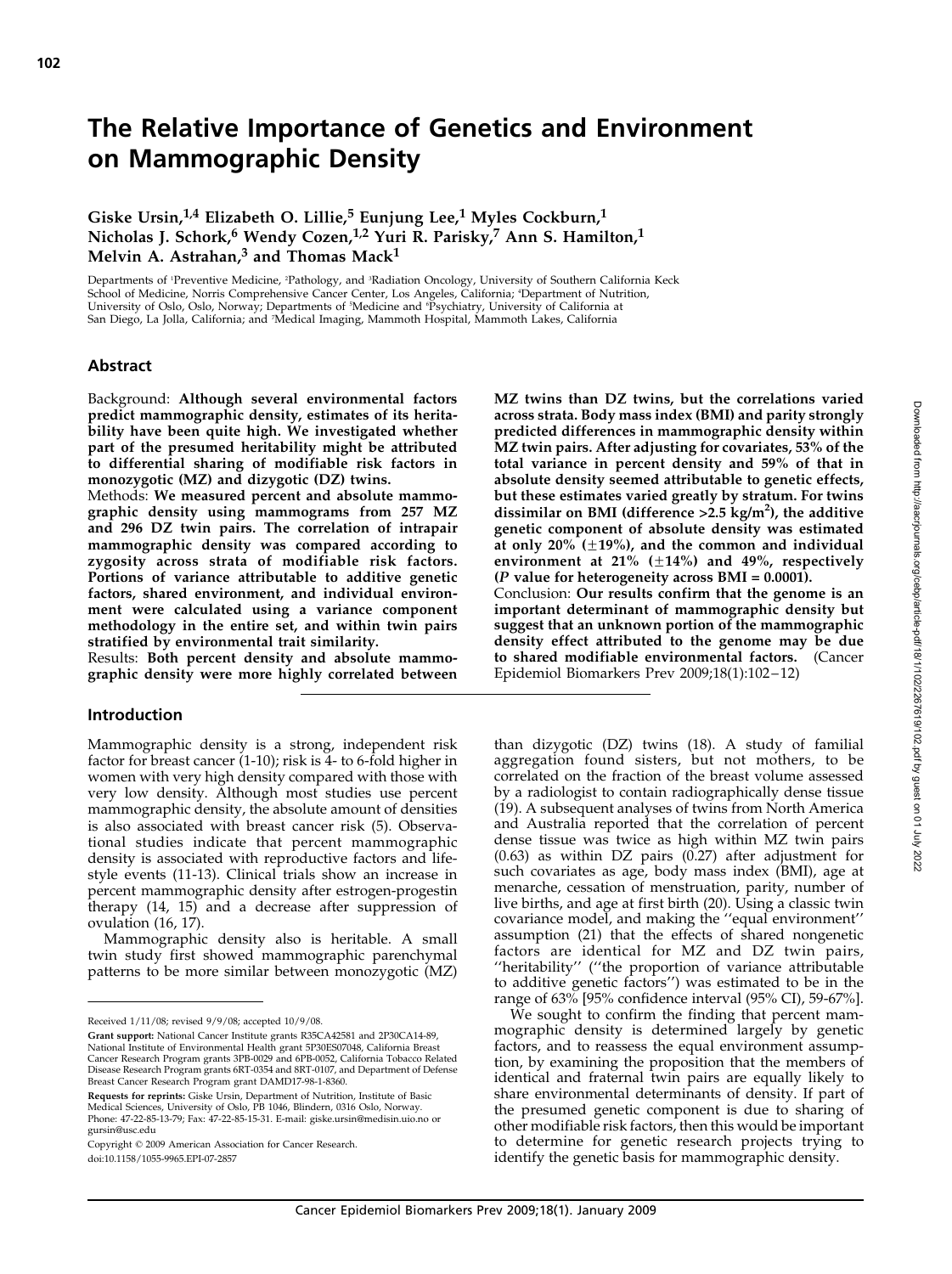# Materials and Methods

The California Twin Program (22) was created by linking a file from the California Department of Vital Statistics with records of live multiple births between 1908 and 1982 to a file of active California drivers' licenses, identifying 271,047 native California twins, among whom valid addresses were available for 115,733. A 16-page questionnaire covering perceived zygosity (23) and reproductive, familial, lifestyle, and medical characteristics (including history of mammography) was sent to each twin. A total of 51,609 individuals, representing  $\sim$  32,000 pairs, completed and returned the questionnaire. Participants were representative of native California twins by age according to both zygosity and geographic location of residence (22). The response rate for female twins born in 1948 to 1977 was 47.9%, based on 21,362 respondents. Throughout this article, we use the term "zygosity" to indicate perceived zygosity, which was assessed based on responses to validated questions (23).

During the years 1997 to 2000, we identified and sent informed consents and mammogram release forms to the 3,246 members of doubly respondent female MZ or likesex DZ twin pairs from which at least one twin reported having had a mammogram and who reported no history of breast cancer. We interviewed all willing participants by telephone and obtained information about breast cancer risk factors, reproductive variables, hormone therapy (HT) use (brand name, period of use, and dose), and the approximate date and place of all mammograms taken over the past 5 y.

Of the 3,246 women, 981 could not be reached (629 with inadequate contact information, 166 with incorrect telephone numbers, and 186 who failed to answer after five attempts). We successfully contacted or located 2,265 individuals, of whom 1,726 agreed to participate (30 had died, 213 had no available mammograms, and 296 were either uninterested in participation or had a co-twin lacking either interest or a mammogram). The signed consent forms of 70 of the 1726 women were never received. Thus, among those who were eligible for the study (2,022) and were located, we had 1,656 participate for a response rate of 81.9%.

We contacted the women's health care provider or mammogram facility, and borrowed and scanned a total of 2,881 mammograms, of which 24 were of unreadable quality. The 2,857 usable mammograms represented both members of 295 MZ pairs and 331 DZ pairs (1,252 individuals). For each pair of twins, we selected the most recent mammograms that had been obtained closely together in time. If more than one matched set was available from the same year, we chose the most recent.

Selecting the craniocaudal mammograms of the same breast for each pair (left by default, right if a left breast had been biopsied), each film was digitized using a Cobrascan CX312T scanner (Radiographic Digital Imaging) at a resolution of 150 pixels/inch (59 dots/cm). Films were read in batches with mammograms from paired twins in random sequence in the same batch, and with the reader unaware of pair identity or zygosity. Density was quantified using the Madena assessment method (17). After a reader (trained by G.U.) outlined the total area of the breast using a computerized tool, software was used to count the number of pixels within the outline. Mammographic density was then assessed (by G.U.), first, by identifying the region of interest, incorporating all dense areas excepting those representing the pectoralis muscle and other scanning artifacts, and then applying a yellow tint to all pixels within the region of interest shaded at or above a threshold intensity of gray. The software then counted the tinted pixels, which represent the area of absolute density. Percent density equals the amount of absolute density divided by the total breast area. Test-retest reliability was 0.95 for absolute density and 0.94 for percent density.

Women reporting hormone use at the time of mammogram were considered to be ''hormone users,'' regardless of their menopausal status. Current nonusers either were considered postmenopausal if their menstrual periods had ''completely'' stopped naturally, surgically, or pharmacologically or, if not, were considered 'premenopausal or perimenopausal.'

For women who had undergone hysterectomy and were not aware of their menopausal status, we considered them as postmenopausal if they were age  $\geq$ 55 or had used hormone therapy (HT) at the time of mammogram.

Ideally, we would have wanted a measure of how closely the environment was shared when the twins were young. If the equal environment hypothesis was wrong, we would have expected ''sharing of the environment'' to be as strong a predictor of similarities in densities as zygosity. We had no such variable, but instead, we classified twins on current social ''closeness'' (24) using the following question: ''How often do you see, call, or write each other? Daily, weekly, monthly, every few months, at least yearly, less than yearly?'' Those communicating at least weekly were considered ''close'' and the remainder ''not close.'' A similar dichotomy has been used previously (25).

Statistical Analysis. To obtain a consistent number of women for the analyses, we made the following exclusions: Among the 1,252 participants, 32 women had previously been diagnosed with breast cancer and 1 woman had previously used tamoxifen. Exclusion of these women and their co-twins resulted in the exclusion of 31 pairs ( $n = 62$  individuals). Further, we excluded women (and their co-twins) who had missing information on key covariates such as age (18 pairs), body mass index (BMI) (4 pairs), parity (15 pairs), and menarche (5 pairs), leaving 1,106 participants for our analyses.

We compared the mean values of continuous risk factors according to zygosity using  $t$  tests. As a measure of twin concordance in density, we correlated the density values (using Spearman's correlation coefficients with corresponding 95% CIs) between paired MZ and DZ twins and then repeated the estimates after stratifying the twins on the following characteristics: BMI, menopausal status, parity, and, for identical pairs, intrapair social closeness.

We used generalized estimation equations to obtain adjusted regression coefficients for various covariates using percent and absolute density as the dependent variable. These coefficients take into account the correlation between twins.

Additionally, using a standard matched case-control analysis with conditional logistic regression, we calculated the odds ratio (OR) for having the more dense mammogram within a MZ pair in relation to the members' difference in environmental experience. For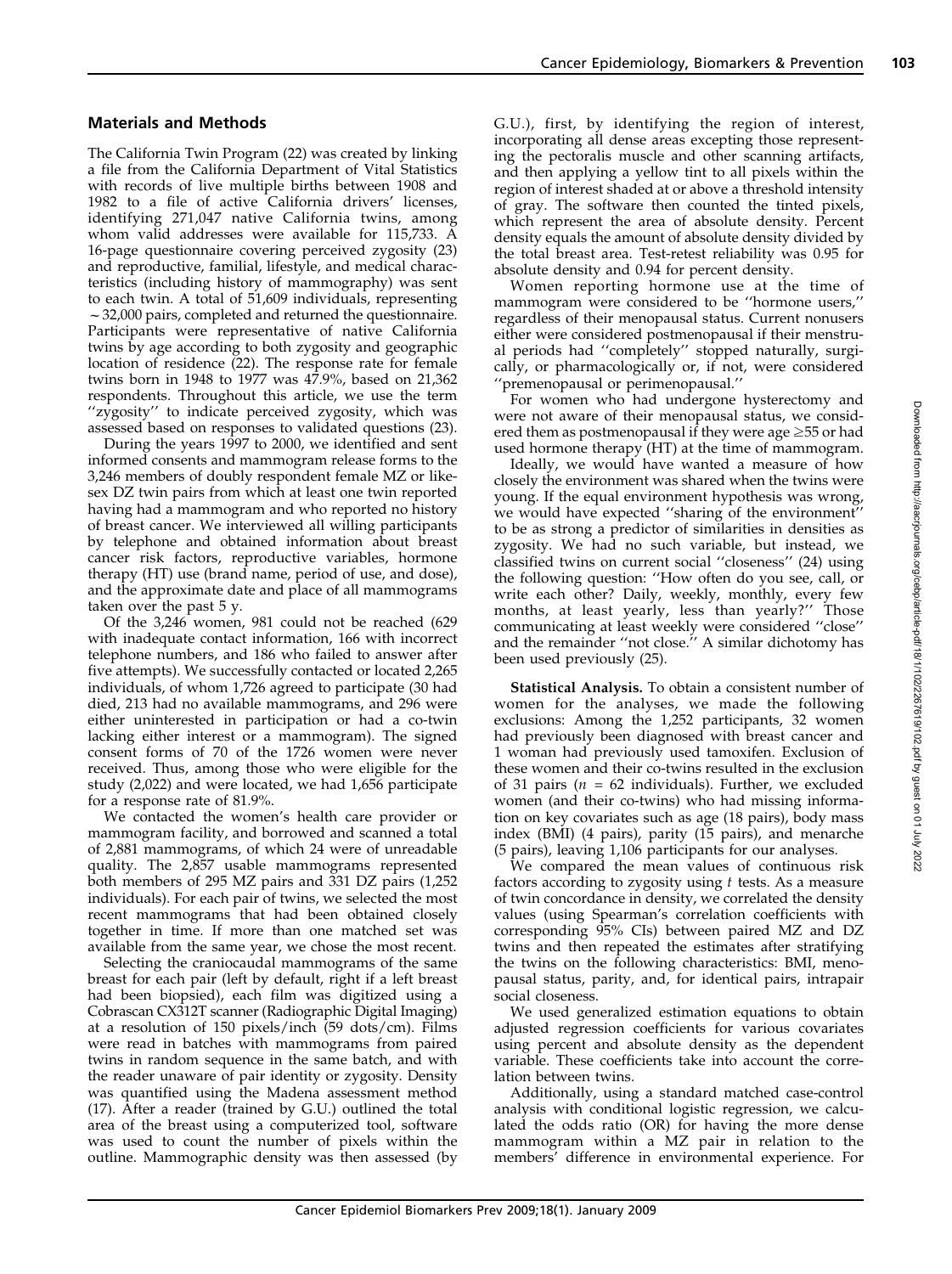|                                    |               | ΜZ                     | DZ             |                        |  |  |
|------------------------------------|---------------|------------------------|----------------|------------------------|--|--|
|                                    | Participants  | Other California twins | Participants   | Other California twins |  |  |
| Age on 12/31/99                    |               |                        |                |                        |  |  |
| < 51                               | $208(40.5\%)$ | 1,126 (73.5%)          | 284 (48.0%)    | $1,036(68.8\%)$        |  |  |
| 51-60                              | 288 (56.0%)   | 340 (22.2%)            | 278 (47.0%)    | 408 (27.1%)            |  |  |
| >60                                | $18(3.5\%)$   | 66 (4.3%)              | $30(5.1\%)$    | 62 $(4.1\%)$           |  |  |
| $P^*$                              |               | < 0.001                |                | < 0.001                |  |  |
| $BMI^{\dagger}$                    |               |                        |                |                        |  |  |
| $<$ 26                             | 331 (64.5%)   | 959 (63.5%)            | 380 (64.6%)    | 972 (65.5%)            |  |  |
| $26 - 29$                          | 73 (14.2%)    | 264 (17.5%)            | 89 (15.1%)     | 221 (14.9%)            |  |  |
| $\geq 30$                          | $109(21.3\%)$ | 287 (19.0%)            | $119(20.2\%)$  | 291 (19.6%)            |  |  |
| $P^*$                              |               | 0.18                   |                | 0.93                   |  |  |
| Hip/waist ratio                    |               |                        |                |                        |  |  |
| Hips > 0                           | 467 (91.0%)   | 1,292 (85.5%)          | 538 (91.5%)    | 1,290 (87.0%)          |  |  |
| $Hips = waist$ or hips $\lt$ waist | 46 $(9.0\%)$  | $220(14.6\%)$          | 50 $(8.5\%)$   | 192 (13.0%)            |  |  |
| $P*$                               |               | 0.001                  |                | 0.005                  |  |  |
| Alcohol use monthly                |               |                        |                |                        |  |  |
| 0-2 drinks                         | $251(50.2\%)$ | 848 (56.5%)            | 282 (48.8%)    | 826 (56.3%)            |  |  |
| $>2$ drinks                        | 249 (49.8%)   | 654 (43.5%)            | 296 (51.2%)    | 641 (43.7%)            |  |  |
| $P*$                               |               | 0.015                  |                | 0.002                  |  |  |
| Age of menarche                    |               |                        |                |                        |  |  |
| $\leq 11$                          | $117(22.8\%)$ | 295 (19.5%)            | 129 (21.8%)    | 328 (22.1%)            |  |  |
| 12                                 | 140 (27.2%)   | 459 (30.3%)            | 176 (29.7%)    | 420 (28.2%)            |  |  |
| 13                                 | 159 (30.9%)   | 482 (31.8%)            | 199 (33.6%)    | 459 (30.8%)            |  |  |
| $\geq$ 14                          | 98 (19.1%)    | 279 (18.4%)            | 88 (14.9%)     | 282 (18.9%)            |  |  |
| $P*$                               |               | 0.33                   |                | 0.15                   |  |  |
| No. live births                    |               |                        |                |                        |  |  |
| $\theta$                           | 132 (25.8%)   | 410 (27.3%)            | 116 $(20.0\%)$ | 395 (26.8%)            |  |  |
| $1 - 2$                            | 292 (57.0%)   | 796 (53.0%)            | 339 (57.6%)    | 764 (51.8%)            |  |  |
| $\geq$ 3                           | 88 (17.2%)    | 297 (20.0%)            | 134 (22.8%)    | 316 (21.4%)            |  |  |
| $p*$                               |               | 0.24                   |                | 0.003                  |  |  |
| Menopausal status <sup>†</sup>     |               |                        |                |                        |  |  |
| Premenopausal                      | 368 (91.8%)   | 1,280 (94.8)           | 436 (92.8%)    | 1,229 (94.8%)          |  |  |
| Postmenopausal                     | 33 $(8.2\%)$  | 70 (5.2)               | $34(7.2\%)$    | $68(5.2\%)$            |  |  |
| $P^*$                              |               | 0.023                  |                | 0.11                   |  |  |
|                                    |               |                        |                |                        |  |  |

| Table 1. Comparison of selected risk factors between MZ and DZ individual twin participants in the current |  |  |  |  |  |  |
|------------------------------------------------------------------------------------------------------------|--|--|--|--|--|--|
| mammographic density study and all other twins in the California Twin Study                                |  |  |  |  |  |  |

 $\gamma^2$  P value.

<sup>†</sup> At the time of original twin questionnaire.

example, we estimated the OR of being the twin with the densest mammogram (outcome) associated with being the twin who had the highest level of each environmental exposure among twins discordant on that exposure. Each environmental factor was examined thrice using three different definitions of density change: (a) for all pairs differing in mammographic density regardless of the magnitude, (b) for pairs with a mammographic density difference of  $\geq$ 5% (thus, excluding pairs with less than a  $5%$  difference in density), and  $(c)$  for pairs with a mammographic density difference of  $\geq 10\%$  (excluding those with less than a 10% difference). These analyses were adjusted for age and BMI. Further adjustment for parity or menopausal status/HT use did not change the results, and these results are therefore not presented in this report.

We used a variance component methodology to calculate the variation in mammographic density attributable to  $(A)$  additive genetic effects  $($ "heritability" $)$ ,  $(C)$ common (shared) environment, and (E) unique individual twin environment. We chose a priori to include the C term because certain known determinants of breast cancer (and presumed determinants of mammographic density), including weight gain, parity (family size), and alcohol/exogenous hormone usage, are likely to be influenced by parents or peers. All variance components were estimated using the ''Sequential Oligogenic Linkage Analysis Routines'' (SOLAR) package<sup>8</sup> (26). The variance component algorithm was previously available as Fisher. Three models were run for each measure of density: a crude model, a model adjusted for age at mammogram only, and a model adjusted for all reported covariates (BMI, age at menarche, age at mammogram, parity, and menopausal status/hormone use). In each analysis, variance components were estimated as the fraction of residual variation explained and then recalculated based on a new total variance obtained by including the additional variance attributable to covariates (COV). The fitted models constrained A, C, and E to be nonnegative. The variances associated with A, C, and COV were then subtracted from unity to infer the proportion of variance attributable to E. When C was estimated to be equal to 0, it was dropped from the model.

We also ran analyses where the variance estimates were allowed to vary across strata of important mammographic density risk factors (parity, BMI, etc.). We ran a likelihood ratio test where we compared the log

<sup>8</sup> http://www.sfbr.org/solar/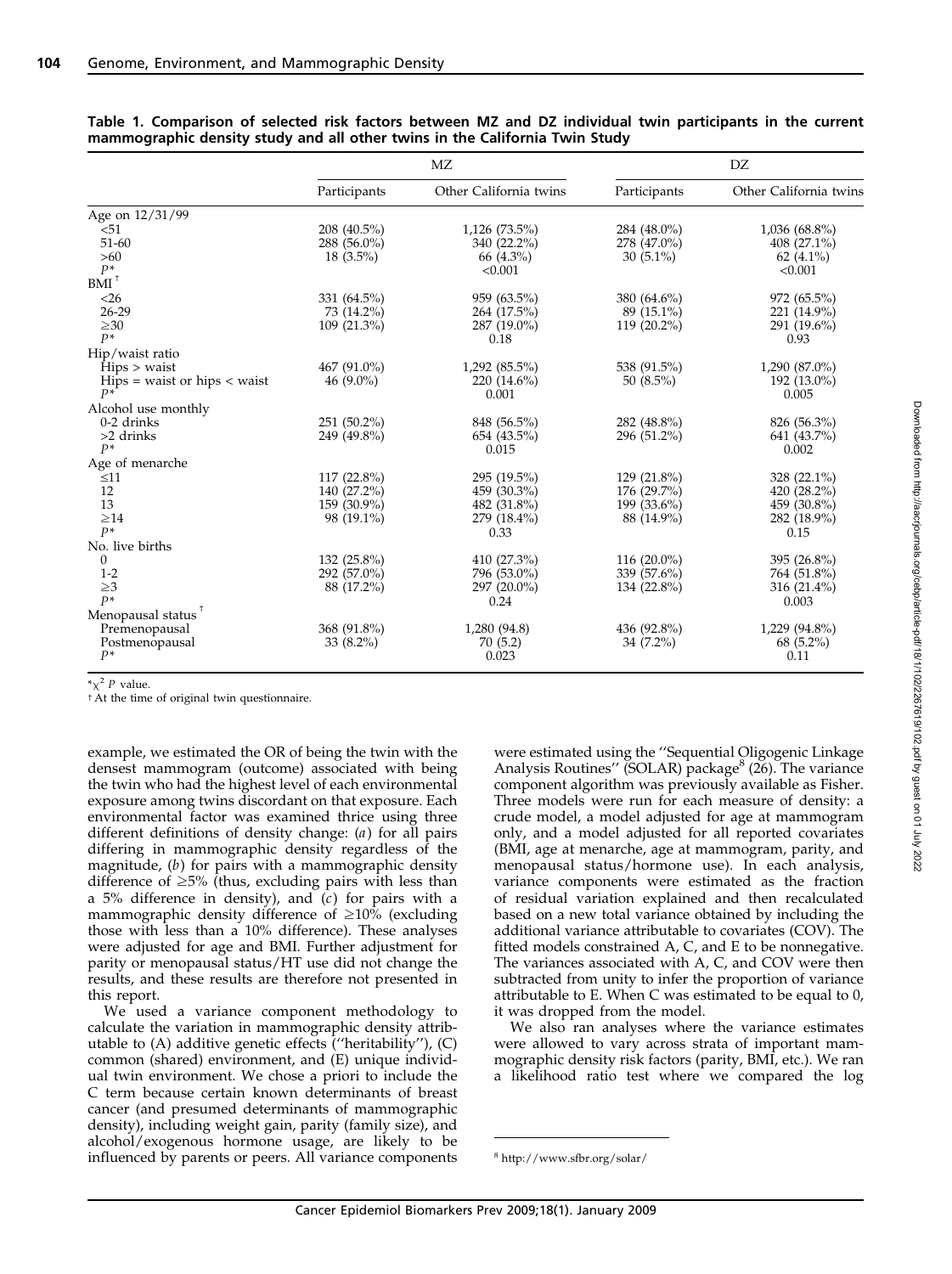likelihood of the model combining the strata with the sum of the log likelihoods when we let the variable vary across strata. The degrees of freedom were estimated as (number of strata  $-1$ ) \* (variance component + number of covariates  $-1$ ). The P values from this likelihood ratio test indicate whether the estimated components of the variance varied across strata.

## Results

Participants in the California Twin Study have previously been found to be representative of native California twins with respect to age, sex, race, and geographic residence (22). The few differences between subjects in the current study and all female twins of the original cohort are summarized in Table 1. Women included in this study, having had mammograms, were slightly older and more likely to be postmenopausal than other women in the cohort. They also drank more alcohol and were somewhat more likely to have a higher hip/waist ratio than nonparticipants. Participating MZ and DZ twins were generally similar except that DZ twins had given birth slightly more often than nonparticipants. We examined the distribution of time intervals between paired mammograms and found no differences between those for MZ and DZ twins. Although two thirds of paired mammograms were obtained in different calendar years, the intrapair difference in density was independent of the length of the interval between them (data not shown).

Table 2 shows the zygosity-specific differences in risk factors for high mammographic density. On average,

|  |  |  | Table 2. Breast cancer risk factors and social closeness in 1,106 individual twins by zygosity |  |  |  |
|--|--|--|------------------------------------------------------------------------------------------------|--|--|--|
|--|--|--|------------------------------------------------------------------------------------------------|--|--|--|

| Characteristic                                                                                               | $MZ (n = 514; 257 \text{ pairs})$   | DZ ( $n = 592$ ; 296 pairs)         | $P^*$    |  |
|--------------------------------------------------------------------------------------------------------------|-------------------------------------|-------------------------------------|----------|--|
|                                                                                                              | Mean (SD)                           | Mean (SD)                           |          |  |
| Age at interview $(y)$                                                                                       | 51.6 (4.9)                          | 51.3(5.2)                           | 0.30     |  |
| Range                                                                                                        | 43-69                               | 43-75                               |          |  |
| Age at mammography (y)                                                                                       | 50.5(5.0)                           | 50.0(5.3)                           | 0.15     |  |
| Range                                                                                                        | $40 - 67$                           | 39-74                               |          |  |
| Interval between interview and mammography (y)                                                               | 1.2(1.2)                            | 1.3(1.2)                            | 0.22     |  |
| No. mammograms in last 5 y                                                                                   | 3.4(1.6)                            | 3.4(1.5)                            | 0.96     |  |
| BMI                                                                                                          | 25.9(5.8)                           | 25.8(5.6)                           | 0.78     |  |
| Age at menarche $(y)$                                                                                        | 12.4(1.2)                           | 12.4(1.2)                           | 0.45     |  |
| No. live births (among parous women) <sup>†</sup>                                                            | 2.7(1.3)                            | 2.8(1.4)                            | 0.21     |  |
| Percentage of dense tissue (percent mammographic density).                                                   | 29.7 (20.1)                         | 29.8 (21.6)                         | 0.94     |  |
| Difference in percent mammographic density between twins                                                     | 10.7(9.4)                           | 18.7(15.0)                          | < 0.0001 |  |
| Absolute dense tissue $(cm2)$                                                                                | 31.9 (24.7)                         | 32.9(26.6)                          | 0.52     |  |
| Difference in absolute dense tissue between twins $\text{cm}^2$ <sup>T</sup>                                 | 13.0 (14.4)                         | 20.4 (20.2)                         | < 0.0001 |  |
| Absolute nondensity $(cm2)$                                                                                  | 91.7 (57.6)                         | 95.2 (64.7)                         | 0.34     |  |
| Difference in absolute nondense tissue between twins $\text{(cm}^2\text{)}$ <sup><math>\text{t}</math></sup> | 29.5(30.2)                          | 53.1 (48.1)                         | < 0.0001 |  |
|                                                                                                              | <i>n</i> with characteristic $(\%)$ | <i>n</i> with characteristic $(\%)$ |          |  |
| European ethnicity                                                                                           | 502 (97.7%)                         | 574 (97.0%)                         | 0.47     |  |
| Parous                                                                                                       | 419 (81.5%)                         | 516 (87.2%)                         | 0.010    |  |
| Alcohol, >2 drinks in the last month                                                                         | 238 (52.5%)                         | 278 (54.3%)                         | 0.58     |  |
| Smoking, smoked within last 6 mo                                                                             | 49 (9.5%)                           | 93 (15.7%)                          | 0.002    |  |
| Postmenopausal                                                                                               |                                     |                                     | 0.16     |  |
| Premenopausal                                                                                                | 186 (36.2%)                         | 242 (40.9%)                         |          |  |
| Postmenopausal                                                                                               | 288 (56.0%)                         | 314 (53.0%)                         |          |  |
| Unknown <sup>§</sup>                                                                                         | $40(7.8\%)$                         | $36(6.1\%)$                         |          |  |
| Ever hormone use (among postmenopausal women)                                                                | 241 (83.7%)                         | 257 (82.6%)                         | 0.73     |  |
| Type of hormone (among ever hormone users)                                                                   |                                     |                                     |          |  |
| % most recent contained E only                                                                               | 124 (53.7%)                         | $117(48.0\%)$                       | 0.40     |  |
| % most recent contained P only                                                                               | $17(7.4\%)$                         | $17(7.0\%)$                         |          |  |
| % most recent contained E+P                                                                                  | $90(39.0\%)$                        | $110(45.1\%)$                       |          |  |
| Hormone use at mammogram (among postmenopausal women)                                                        | 197 (71.9%)                         | $207(68.1\%)$                       | 0.32     |  |
| Type of hormone (among current hormone users)                                                                |                                     |                                     |          |  |
| $% E$ only                                                                                                   | $102(52.6\%)$                       | $101(50.3\%)$                       | 0.50     |  |
| $% P$ only                                                                                                   | $14(7.2\%)$                         | $10(5.0\%)$                         |          |  |
| $% E+P$                                                                                                      | 78 (40.2%)                          | $90(44.8\%)$                        |          |  |
| Closeness, no. twin pairs report being close                                                                 |                                     |                                     |          |  |
| Both report being close                                                                                      | 173 (67.8%)                         | 139 (47.9%)                         |          |  |
| One report being close                                                                                       | $28(11.0\%)$                        | 40 $(13.8\%)$                       |          |  |
| Both report not being close                                                                                  | 54 (21.2%)                          | 111 (38.3%)                         | < 0.0001 |  |

NOTE: Numbers do not add up due to missing information on number of mammograms in the last 5 y (1 MZ and 1 DZ individual), alcohol use (61 MZ and 80 DZ individuals), ever hormone use (3 DZ individuals), type of most recent hormone (9 MZ and 13 DZ individuals), hormone use at mammogram (14 MZ and 10 DZ individuals), type of current hormone (3 MZ and 6 DZ individuals), and closeness (2 MZ pairs and 6 DZ pairs). \*P value from t test to compare means or  $\chi^2$  to compare frequencies.

<sup>t</sup> Among 419 MZ and 516 DZ parous individuals.

 $\pm$  Absolute difference in percent and absolute mammographic density and absolute nondense tissue (mammographic density in twin with highest density minus mammographic density in twin with lowest density).

<sup>§</sup> Unknown category is excluded in the  $\chi^2$  test.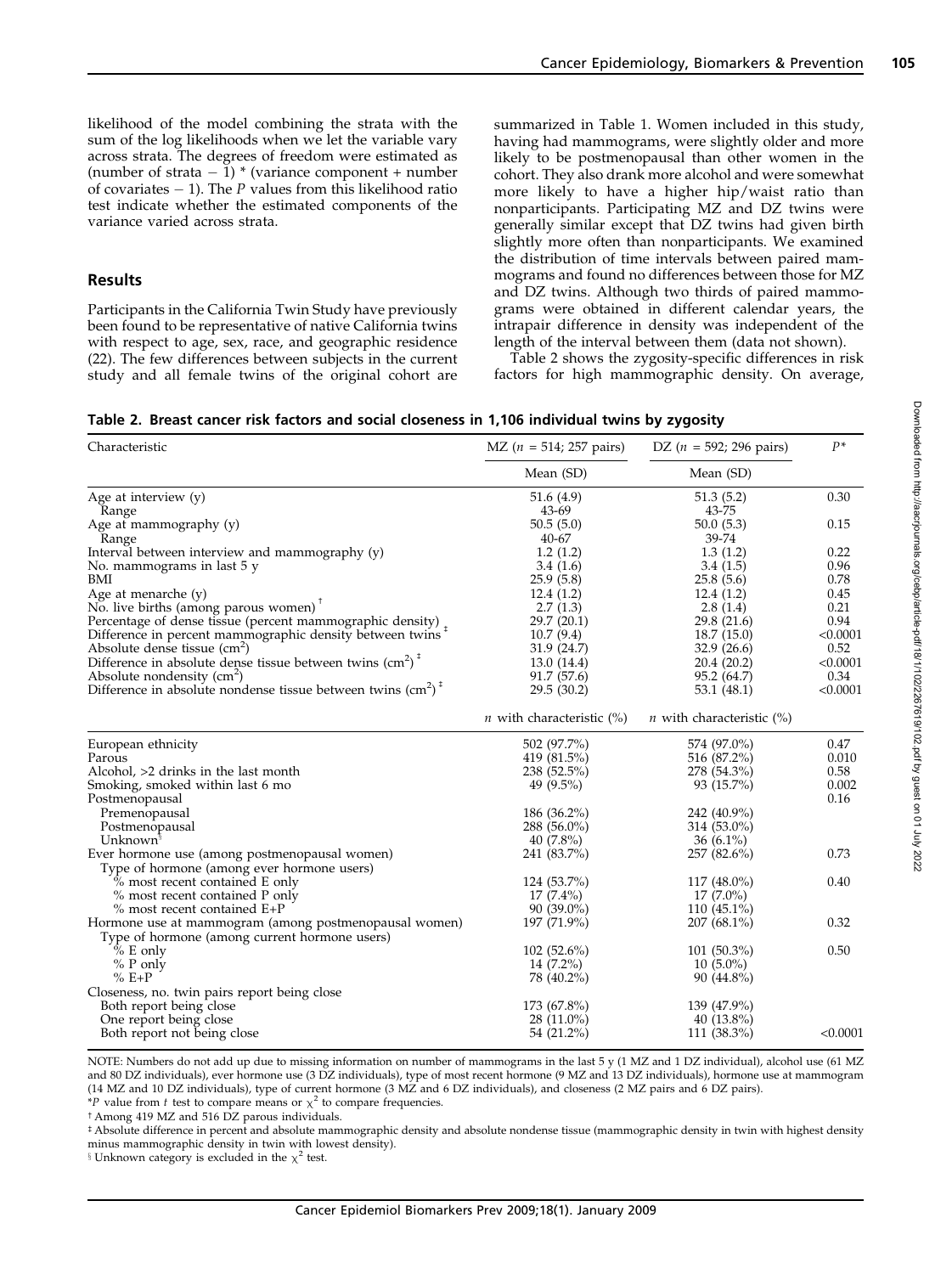| Variable                                                                              |               | Zygosity               | Closeness      |                        |  |  |
|---------------------------------------------------------------------------------------|---------------|------------------------|----------------|------------------------|--|--|
|                                                                                       | MZ            | DZ                     | Weekly contact | Less often             |  |  |
| BMI absolute difference                                                               |               |                        |                |                        |  |  |
| $\leq 2.5$                                                                            | $168(65.4\%)$ | 132 $(44.6\%)$         | 202 (56.9%)    | 98 (49.5%)             |  |  |
| $\geq$ 2.6                                                                            | 89 (34.6%)    | $164(55.4\%)$          | 153 (43.1%)    | $100(50.5\%)$          |  |  |
| $P^*$                                                                                 |               | < 0.0001               |                | 0.094                  |  |  |
| Alcohol use                                                                           |               |                        |                |                        |  |  |
| Both $>2$ drinks monthly or $\leq 2$ drinks monthly                                   | 143 (70.1%)   | 131 (58.0%)            | 189 (68.7%)    | 85 (54.8%)             |  |  |
| Discordant                                                                            | $61(29.9\%)$  | 95 (42.0%)             | 86 (31.3%)     | 70 (45.2%)             |  |  |
| $P^*$                                                                                 |               | 0.009                  |                | 0.004                  |  |  |
| Smoking                                                                               |               |                        |                |                        |  |  |
| Both smoke or both do not smoke                                                       | $232(90.3\%)$ | 231 (78.0%)            | $305(85.9\%)$  | 158 (79.8%)            |  |  |
| Discordant<br>$P^*$                                                                   | $25(9.73\%)$  | $65(22.0\%)$<br>0.0001 | $50(14.1\%)$   | 40 $(20.2\%)$<br>0.062 |  |  |
| Menarche                                                                              |               |                        |                |                        |  |  |
| Within 1 y                                                                            | $133(51.8\%)$ | $81(27.4\%)$           | 144 (40.6%)    | $70(35.4\%)$           |  |  |
| $\geq$ 1 y difference                                                                 | 124 (48.2%)   | $215(72.6\%)$          | 211 (59.4%)    | $128(64.6\%)$          |  |  |
| $p*$                                                                                  |               | < 0.0001               |                | 0.23                   |  |  |
| Nulliparity                                                                           |               |                        |                |                        |  |  |
| Both nulliparous or both parous                                                       | 190 (73.9%)   | 230 (77.7%)            | 261 (73.5%)    | 159 (80.3%)            |  |  |
| Discordant for parity                                                                 | $67(26.1\%)$  | 66 (22.3%)             | 94 (26.5%)     | 39 (19.7%)             |  |  |
| $P*$                                                                                  |               | 0.30                   |                | 0.074                  |  |  |
| Parity (among parous pairs) <sup>†</sup>                                              |               |                        |                |                        |  |  |
| Both 1-2 or both $\geq$ 3                                                             | 93 (52.8%)    | $125(55.6\%)$          | 141 (57.6%)    | 77 (49.4%)             |  |  |
| Discordant                                                                            | 83 (47.2%)    | $100(44.4\%)$          | $104(42.4\%)$  | 79 (50.6%)             |  |  |
| $P^*$                                                                                 |               | 0.59                   |                | 0.11                   |  |  |
| Menopause                                                                             |               |                        |                |                        |  |  |
| Both pre or post                                                                      | 178 (69.3%)   | $197(66.6\%)$          | 239 (67.3%)    | 136 (68.7%)            |  |  |
| Discordant                                                                            | 42 $(16.3\%)$ | $66(22.3\%)$           | $67(18.9\%)$   | 41 $(20.7\%)$          |  |  |
| Any unknown <sup><math>#</math></sup><br>$p*$                                         | $37(14.4\%)$  | 33 (11.1%)<br>0.11     | 49 (13.8%)     | $21(10.6\%)$<br>0.75   |  |  |
|                                                                                       |               |                        |                |                        |  |  |
| Ever use of HT (among postmenopausal pairs) $\delta$<br>Both never or both ever users | 96 (86.5%)    | 83 (72.2%)             | 114 (78.6%)    | $65(80.2\%)$           |  |  |
| Discordant                                                                            | $15(13.5\%)$  | 32 (27.8%)             | 31 $(21.4\%)$  | $16(19.8\%)$           |  |  |
| $P^*$                                                                                 |               | 0.008                  |                | 0.77                   |  |  |
|                                                                                       |               |                        |                |                        |  |  |

| Table 3. Association between breast cancer risk factor, zygosity, and frequency of contact between twins |  |  |  |  |  |  |  |  |  |
|----------------------------------------------------------------------------------------------------------|--|--|--|--|--|--|--|--|--|
|----------------------------------------------------------------------------------------------------------|--|--|--|--|--|--|--|--|--|

NOTE: Numbers do not add up due to missing information on alcohol use (53 MZ pairs and 70 DZ pairs) and hormone use (2 DZ pairs).  $x^2$  P value.

<sup>†</sup>Among 176 MZ and 225 DZ parous pairs.

<sup>‡</sup>Unknown categories are excluded in the  $\chi^2$  tests.

 $\frac{114 \text{ MZ}}{2}$  and 117 DZ postmenopausal pairs.

fewer MZ twins had smoked within 6 months before mammogram compared with DZ twins ( $P = 0.002$ ), and MZ twins were less likely to be parous  $(P = 0.01)$ , although among the parous, the average parity did not differ by zygosity. The average percent mammographic density in MZ and DZ twins was essentially identical (29.7% and 29.8%). The average absolute density was very similar between MZ and  $\overline{D}Z$  twins (MZ = 31.9 cm<sup>2</sup>,  $DZ = 32.9$  cm<sup>2</sup>), as was the nondense area (MZ = 91.7 cm<sup>2</sup>, DZ =  $95.2 \text{ cm}^2$ ). DZ pairs tended to differ more than MZ pairs with respect to absolute dense area, nondense area, and percent density between paired twins ( $P < 0.0001$ ).

MZ twins were more likely to be concordant for BMI, alcohol consumption, smoking, age at menarche, and hormone use than DZ twins (Table 3). We made similar comparisons using the ''social closeness'' variable. For some variables such as alcohol intake and parity, the propensity for twins to share the same risk factor level differed as much or more according to the frequency of social contact as it did by zygosity. Closeness, however, could measure many different risk factors, and in the following, we therefore proceeded with strata of more defined risk factors known to influence mammographic density.

The correlation between both the percent and the absolute mammographic density of paired twins was much higher for MZ pairs than for DZ pairs (Table 4). However, these unadjusted correlations were higher within twin pairs with similar risk characteristics on parity, BMI, and smoking than within pairs discordant for the same factor, especially within DZ pairs. For instance, the within-pair correlations in percent density among twins with similar BMI  $\left($ <1.1 kg/m<sup>2</sup> difference) were 0.73 for percent density in MZ twins and 0.54 for DZ twins, whereas they were 0.43 for MZ twins and 0.16 for DZ twins discrepant for BMI  $(>5.0 \text{ kg/m}^2)$ .

In a regression analysis that takes into account the correlation between twins, the cofactors that most strongly predicted percent mammographic density were BMI, parity, menopausal status/HT use, as well as age and age at menarche (Table 5). For absolute density, the most important factors were BMI and menopausal status/HT use.

To evaluate the effect of modifiable environmental or nonheritable factors independent of any confounding by genetic factors, we made comparisons within pairs of identical twins. Table 6 provides the results of conditional logistic regressions between paired MZ twins using the twin with the more dense mammogram as the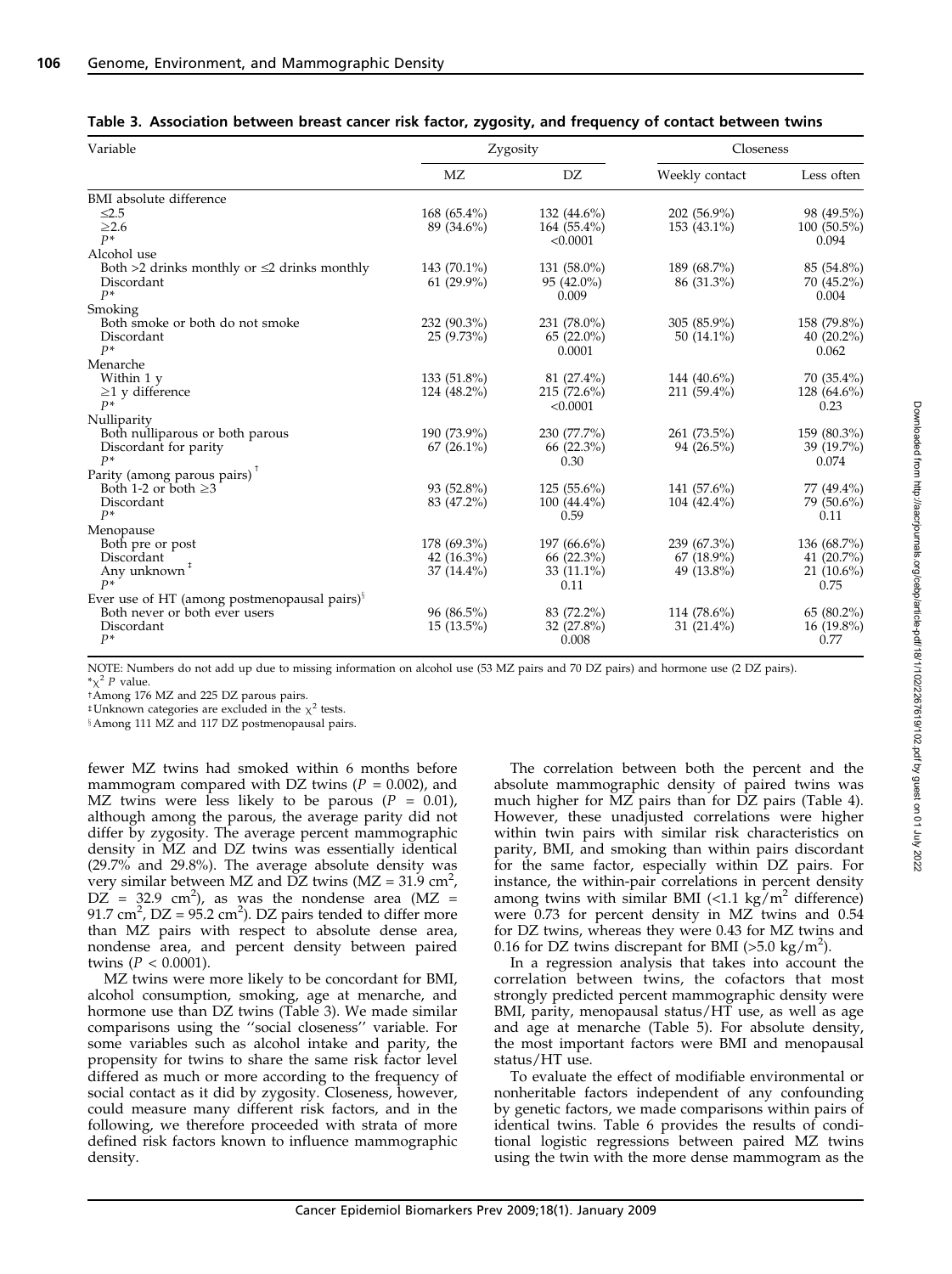"case." The results show strong and significant associations between various risk factors and mammographic density among MZ twins. For instance, MZ twins who were 2.5 kg/ $\text{m}^2$  heavier than their matched twin were at 41% to 63% significantly reduced risk of having the highest percent density compared with their twin (depending on the definition used for the most dense mammogram). Women who were nulliparous were at least twice as likely to have the highest percent density as their twin. The results were essentially unchanged when adjusted for additional risk factors (results not shown).

Table 7 provides the results of the standard twin ANOVAs based on the ''equal environment'' assumption that differences in exposure to nonheritable factors between the members of MZ twin pairs are similar to those between the members of DZ twin pairs. With adjustment for age only, 75% of the variance in percent density, and 63% of the variance in absolute density, was attributed to additive genetic effects (i.e., due to differences in zygosity). However, after adjustment for exposure variables that are known to influence mammographic density, and presumed to be nonheritable, the genetic or ''heritable'' component of the total variance was reduced to 53% for percent density and 59% for absolute density. In other words, there was a 22% reduction in the presumed genetic component of the total variance for percent density after adjusting for these various covariates. Thirty-one percent of the variance in absolute nondensity was attributed to the genetic component after adjustments (results not shown). After adjustments, the remaining components of variance in percent density were individual environment (25%) and covariates (20%). Of this 20% total variance due to covariates,  $\overline{BMI}$  explained  $\sim$  14% of the variance in percent mammographic density, whereas the other factors parity, alcohol, age, age at menarche, hormone use, and menopausal status each explained <1%. The heritable component was similar, although slightly lower in postmenopausal than in premenopausal women.

If the equal environment assumption were to hold, the results should be similar across strata defined by environmental risk factors. However, the variance components varied significantly across strata of BMI, parity, and menopausal status/hormone use (all likelihood ratio  $Ps \leq 0.01$ ) for both percent and absolute

Table 4. Pairwise correlations of mammographic density by zygosity and breast cancer risk factors ( $n = 1,106; 553$ pairs)

|                                     | N   | N   |                        | Percent density        | Absolute density       |                        |
|-------------------------------------|-----|-----|------------------------|------------------------|------------------------|------------------------|
|                                     |     |     | MZ DZ MZ Sp R (95% CI) | DZ Sp R $(95\%$ CI)    | MZ Sp R (95% CI)       | DZ Sp R $(95\%$ CI)    |
| All twins                           | 257 | 296 | $0.74(0.68-0.79)$      | $0.38(0.28-0.47)$      | $0.69$ $(0.61 - 0.75)$ | $0.47$ $(0.37 - 0.55)$ |
| BMI absolute difference             |     |     |                        |                        |                        |                        |
| < 1.1                               | 90  | 55  | $0.73(0.62-0.81)$      | $0.54(0.31-0.70)$      | $0.78(0.68-0.85)$      | $0.59(0.38-0.74)$      |
| $1.1 - 2.5$                         | 78  | 77  | $0.81$ $(0.72 - 0.87)$ | $0.45(0.25-0.61)$      | $0.76(0.64-0.84)$      | $0.51(0.32-0.66)$      |
| $2.6 - 5.0$                         | 51  | 77  | $0.72(0.55-0.83)$      | $0.29(0.07-0.48)$      | $0.69(0.50-0.81)$      | $0.41(0.21-0.58)$      |
| >5.0                                | 38  | 87  | $0.43(0.12-0.66)$      | $0.16$ (-0.06-0.36)    | $0.36(0.04-0.61)$      | $0.38(0.18-0.55)$      |
| Age at menarche                     |     |     |                        |                        |                        |                        |
| Within 1 y                          | 133 | 81  | $0.72(0.63-0.79)$      | $0.28(0.07-0.47)$      | $0.71(0.61 - 0.78)$    | $0.44(0.25-0.60)$      |
| $\geq$ 1 v difference               | 124 | 215 | $0.76$ $(0.67 - 0.82)$ | $0.41(0.29-0.51)$      | $0.67(0.55-0.75)$      | $0.48$ $(0.37 - 0.57)$ |
| Nulliparity                         |     |     |                        |                        |                        |                        |
| Both nulliparous                    | 14  | 5   | $0.82(0.50-0.94)$      | $\mathbf{1}$           | $0.78(0.39-0.92)$      | $\mathbf{1}$           |
| Both parous                         | 176 | 225 | $0.73(0.65-0.79)$      | $0.42$ $(0.31 - 0.52)$ | $0.67$ $(0.58-0.75)$   | $0.50(0.39-0.59)$      |
| Discordant                          | 67  | 66  | $0.73(0.59-0.82)$      | $0.12$ (-0.13 to 0.35) | $0.65(0.48-0.77)$      | $0.29(0.05-0.49)$      |
| Parity (among parous pairs)         |     |     |                        |                        |                        |                        |
| Both 1-2 pregnancies                | 47  | 62  | $0.73(0.55-0.84)$      | $0.51(0.30-0.67)$      | $0.67(0.47-0.80)$      | $0.53(0.32-0.69)$      |
| Both $\geq$ 3 pregnancies           | 46  | 63  | $0.78$ $(0.63 - 0.87)$ | $0.36(0.12-0.56)$      | $0.67(0.46 - 0.80)$    | $0.42$ (0.19-0.60)     |
| Discordant                          | 83  | 100 | $0.70(0.57-0.80)$      | $0.40(0.22 - 0.55)$    | $0.66$ $(0.52 - 0.77)$ | $0.53(0.37-0.66)$      |
| Alcohol use*                        |     |     |                        |                        |                        |                        |
| Both >2 drinks monthly              | 79  | 80  | $0.80(0.71 - 0.87)$    | $0.34(0.13-0.52)$      | $0.82$ $(0.73 - 0.88)$ | $0.44(0.24-0.60)$      |
| Both $\leq$ 2 drinks monthly        | 64  | 51  | $0.72(0.58-0.82)$      | $0.40(0.14-0.61)$      | $0.66$ $(0.48-0.77)$   | $0.46$ $(0.20-0.65)$   |
| Discordant                          | 61  | 95  | $0.71(0.56-0.82)$      | $0.36$ $(0.17-0.52)$   | $0.56(0.35-0.71)$      | $0.41(0.23-0.56)$      |
| Smoking                             |     |     |                        |                        |                        |                        |
| Both current smoker                 | 12  | 14  | $0.79(0.37-0.93)$      | $0.60(0.09-0.85)$      | $0.78(0.33-0.93)$      | $0.42$ (-0.15 to 0.77) |
| Both do not smoke                   | 220 | 217 | $0.75(0.68-0.80)$      | $0.37(0.25-0.48)$      | $0.69$ $(0.62 - 0.76)$ | $0.49(0.38-0.58)$      |
| Discordant                          | 25  | 65  | $0.58(0.23-0.79)$      | $0.30(0.06-0.51)$      | $0.50(0.12-0.74)$      | $0.37(0.14-0.56)$      |
| Menopause                           |     |     |                        |                        |                        |                        |
| Both pre                            | 67  | 80  | $0.66$ $(0.49 - 0.77)$ | $0.35(0.14-0.53)$      | $0.56(0.37-0.71)$      | $0.47(0.27-0.62)$      |
| Both post                           | 111 | 117 | $0.71(0.61-0.79)$      | $0.38(0.22 - 0.53)$    | $0.68$ $(0.56 - 0.77)$ | $0.40(0.23-0.54)$      |
| Discordant                          | 42  | 66  | $0.72(0.52-0.84)$      | $0.33(0.10-0.53)$      | $0.76$ $(0.58-0.86)$   | $0.51(0.30-0.66)$      |
| Any unknown                         | 37  | 33  | $0.70(0.48-0.83)$      | $0.33$ (-0.02 to 0.60) | $0.70(0.48-0.83)$      | $0.34$ (-0.01 to 0.61) |
| HT use (among postmenopausal pairs) |     |     |                        |                        |                        |                        |
| Both current HT users               | 64  | 52  | $0.64(0.47-0.77)$      | $0.40(0.14-0.60)$      | $0.60(0.42 - 0.74)$    | $0.39(0.12-0.60)$      |
| Both nonusers                       | 17  | 13  | $0.59(0.13-0.83)$      | $0.74(0.28-0.91)$      | $0.65(0.23-0.86)$      | $0.74(0.28-0.91)$      |
| Discordant for                      | 23  | 46  | $0.85(0.66-0.93)$      | $0.25$ (-0.05 to 0.50) | $0.87(0.70-0.94)$      | $0.33(0.04-0.56)$      |
| current HT use                      |     |     |                        |                        |                        |                        |
| Any unknown                         | 7   | 6   | $0.86$ $(0.23-0.98)$   | $0.54$ (-0.52 to 0.93) | $0.64$ (-0.26 to 0.93) | $0.94(0.49-0.99)$      |

Abbreviation: Sp R, Spearman's correlation coefficient.

\*Fifty-three MZ pairs and 70 DZ pairs were excluded due to missing information on their alcohol use or their co-twin's alcohol use.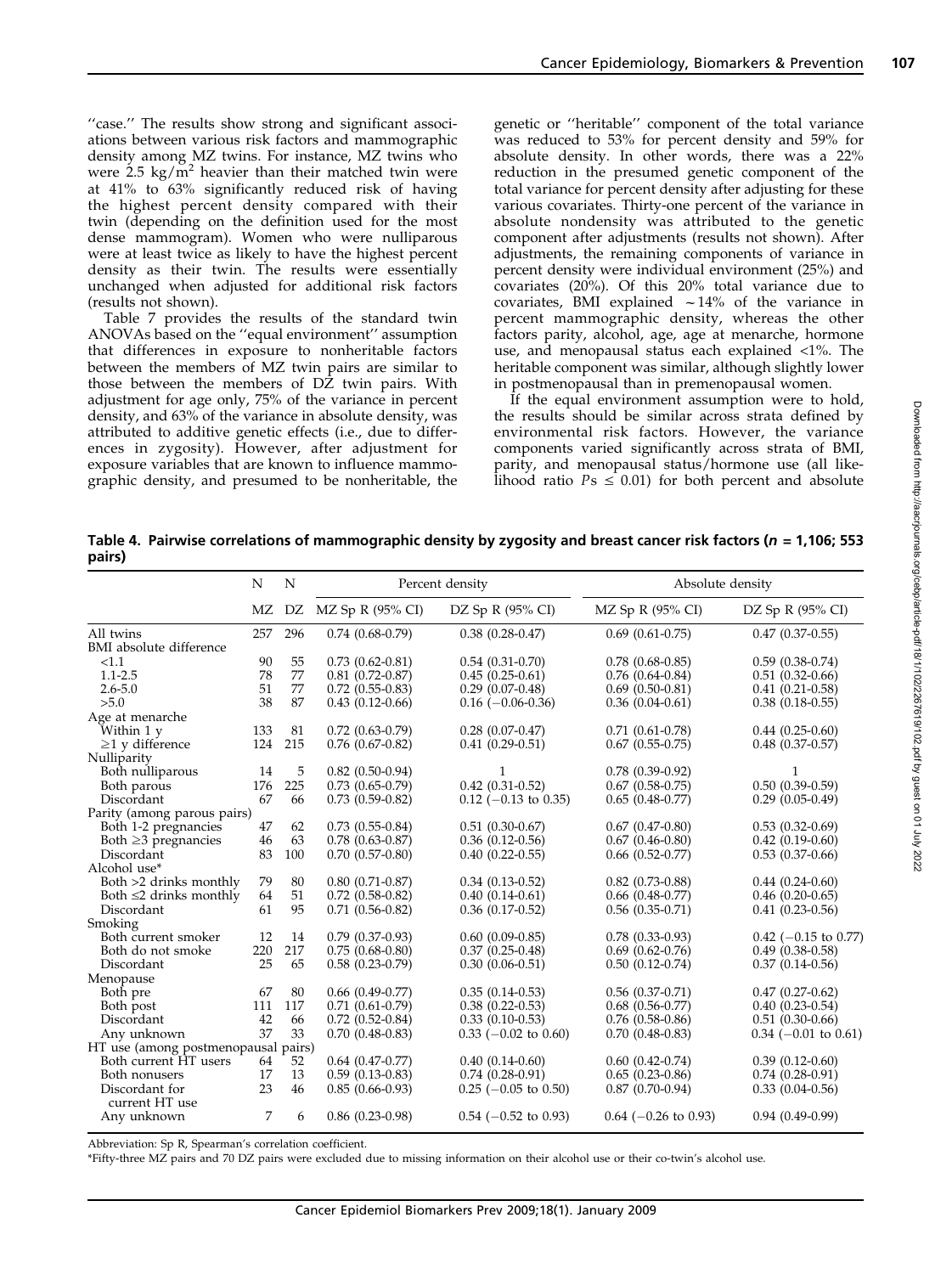| Variable                            |           | Percent density |          |           | Absolute density |          |  |  |
|-------------------------------------|-----------|-----------------|----------|-----------|------------------|----------|--|--|
|                                     | β         | <b>SE</b>       | $P^*$    | β         | <b>SE</b>        | $P*$     |  |  |
| Age at mammogram                    | $-0.23$   | 0.13            | 0.072    | $-0.18$   | 0.17             | 0.28     |  |  |
| BMI                                 | $-1.57$   | 0.10            | < 0.0001 | $-0.64$   | 0.15             | < 0.0001 |  |  |
| Parous $(y/n)$                      | $-4.25$   | 1.45            | 0.003    | $-2.66$   | 2.17             | 0.22     |  |  |
| Number of additional births         | $-0.99$   | 0.41            | 0.016    | $-1.02$   | 0.55             | 0.063    |  |  |
| Age at menarche                     | 0.89      | 0.47            | 0.060    | 0.17      | 0.63             | 0.79     |  |  |
| Menopausal status/current HT use    |           |                 |          |           |                  |          |  |  |
| Premenopausal, no current HT use    | Reference |                 |          | Reference |                  |          |  |  |
| Postmenopausal, not current HT user | $-6.74$   | 1.76            | 0.0001   | $-9.58$   | 2.38             | < 0.0001 |  |  |
| Postmenopausal, current HT user     | $-5.75$   | 1.34            | < 0.0001 | $-7.58$   | 1.89             | < 0.0001 |  |  |
| Unknown                             | $-1.03$   | 2.00            | 0.61     | $-2.29$   | 2.87             | 0.43     |  |  |

Table 5. Multivariable regression analysis (generalized estimating equation) to determine effect of various risk factors on mammographic density after adjustment for twin status ( $n = 1,106$ )

\*P values are based on Z test in the generalized estimating equation model.

density, and for absolute density, the estimates also varied across strata of menarche and alcohol (Table 7). Among twins that were very similar on environmental factors, such as BMI  $\ll 1.1$  unit difference between the twins), parity (both nulliparous or both had one to two children), and hormone use (both being nonusers), there was a strong contribution of ''common'' environmental factors to percent mammographic density, and the ''heritable'' component of mammographic density tended to be lower. On the other hand, when twins were known to be very discordant for an environmental determinant of mammographic density, the role of the unique environment increased substantially, and in some of these strata, the heritable component was lower. This contribution of the individual environment was particularly striking for absolute density for women discordant on alcohol intake, BMI, or nulliparity. For twins with a BMI difference of  $\leq 1.1$  kg/m<sup>2</sup>, the estimate of heritability in absolute density was  $57\%$  ( $\pm 19\%$ ), whereas for those with differential BMI (difference  $>2.5$  kg/m<sup>2</sup>), the estimate was  $20\%$  ( $\pm 19\%$ ).

If we adjust for the 18 comparisons made in this table using a Bonferroni adjustment, the P values for alcohol and parity (nulliparous, parous) for absolute density and BMI, menarche, menopausal status, and HT use for both absolute and percent density would still have been statistically significant  $[P < 0.0028 (=0.05/18)].$ 

# Discussion

Here, we have observed, as did Boyd and colleagues (20), that mammographic density correlates more strongly between the members of identical than the members of fraternal twin pairs. Our measure of an overall estimate for the heritable component of 53% for percent and 59% for absolute mammographic density is similar to their estimates of 63% (20) and 65% (27). If we were to ignore the part of the variance explained by the covariates, and estimate the fraction of A divided by the sum of A, C, and E, this would yield 67%, again similar to the previously published result of 63%. Accordingly, the proportion of the variance in the heritability measure among twins suggests that the level of mammographic density is under strong genetic control. However, our results also suggest that a portion of this apparently heritable variation may be due to variation in potentially modifiable factors. We show that BMI and parity, two factors long recognized to predict mammographic density (11), actually do so even within identical twin pairs. Moreover, both the intra-twin correlation between individual levels of density and the proportion of variance attributable to zygosity (and therefore heritability) are shown to vary according to how similar the twins are on presumed nonheritable factors. These inconsistencies are especially true for absolute density and among DZ twins.

The assumption of equal environment implies that greater similarity between the members of identical twin pairs, relative to the members of fraternal pairs, is a reflection of the more complete identity of their genomes (21). There is evidence that MZ twins, even during childhood, are treated differently by their parents, teachers, and peers than DZ twins (28). However, even if the experience of the home environment during childhood was equitable among DZ and MZ twins, fraternal twins are likely to grow dissimilar more rapidly than identical twins as they mature, and as their distinct identities become more apparent to themselves and to others. In contrast, the likeness of identical twins is inevitably recognized by the twins themselves and is reinforced by others, leading to behavioral dissimilarity between paired twins according to zygosity. For example, whereas the identical co-twin of a smoker is 40% more likely to initiate smoking (24) than the same-sex fraternal twin of a smoker, the identical twin who remains in close contact with a smoking co-twin is 30% more likely to initiate smoking than one who remains socially distant, and identical female twins are 20% more likely to remain close than fraternal female twins (24). Thus, known behavioral predictors of a disease are likely to be shared more often by identical than fraternal twins. As indicated by the findings in Tables 2 and 3, reproductive and lifestyle characteristics in this population follow this prediction.

It has previously been pointed out that there is no powerful way to distinguish common environment from additive genetic factors without twins reared apart and extensive environmental variables (29). We suggest that an unknown portion of the effect conventionally attributable to the common genome of identical twins may therefore be due to common modifiable factors. We showed a large reduction in the proportion of the variance attributed to heritability when we controlled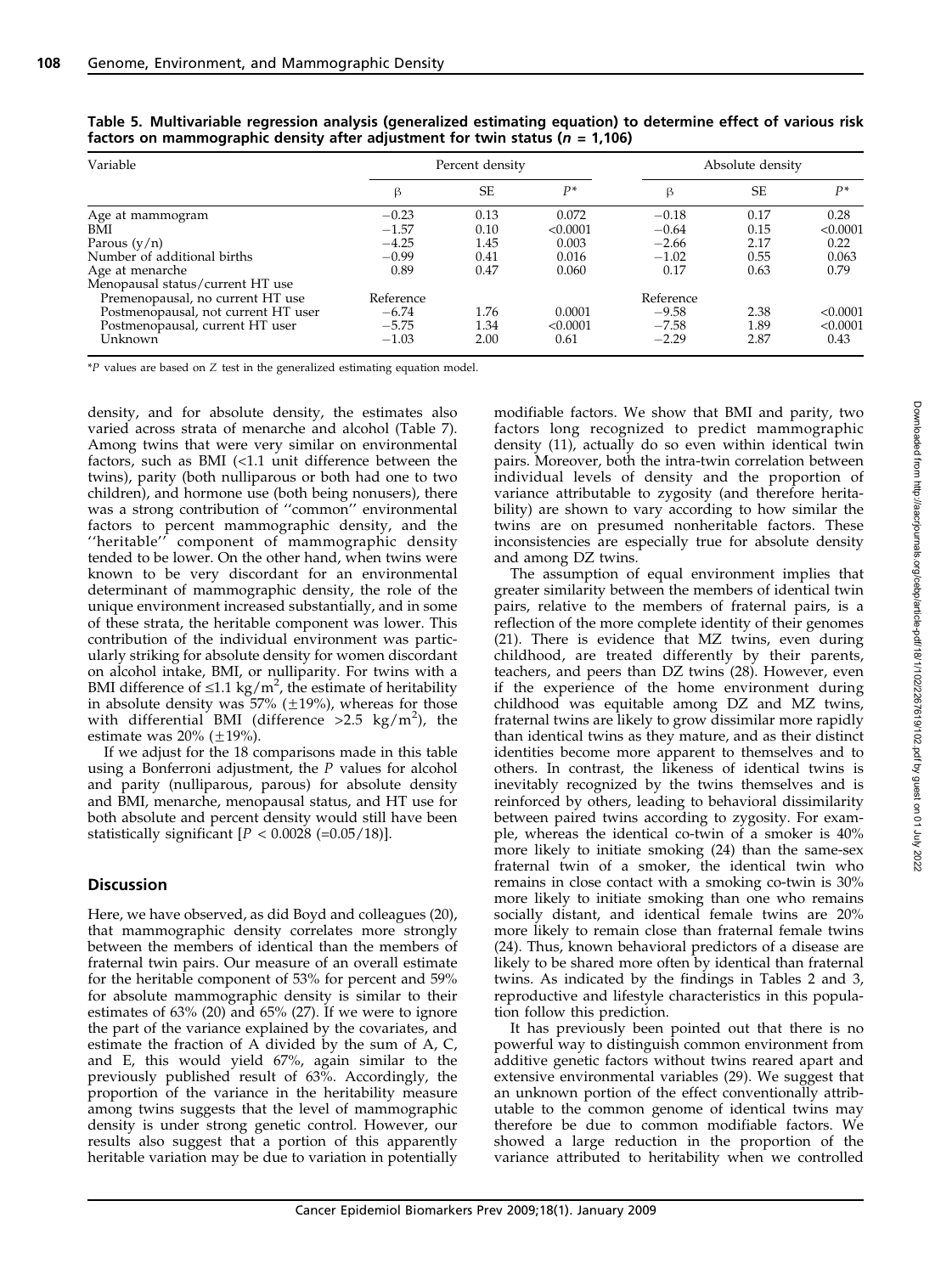for known environmental factors (for percent density, the proportion of the variance attributed to heritability declined from 75% in the model adjusted only for age to 53% in the model adjusted for other known risk factors, whereas for absolute density the adjusted estimate was 59%). Further, we observed that factors known to predict mammographic density, such as parity and BMI, also did so within MZ pairs. Finally, when we ran stratified analyses, restricting these to twin pairs extremely dissimilar on BMI, the heritability estimate for percent density was 42% and absolute density was as low as 20%. Our findings suggest that ''adjustments'' in the heritability model cannot be perfect. The inevitable misclassifications and deviations from average dose, together with the assumptions required by the model, probably combine to prevent complete elimination of the confounding due to environment (30). Although the true proportion of variance attributable to the genome is substantial, it cannot be accurately measured, and may be well under 50%.

The heritability estimates varied according to strata of environmental factors for both absolute and percent density, but there were some differences in our results for these two measures of mammographic density. The difference was particularly striking for BMI, but this is as expected because percent density already has partially adjusted for the confounding effect of BMI by dividing by the breast size as it appears on the mammogram. Although percent density is the most commonly used measure of mammographic density, absolute density is also associated with breast cancer risk (5, 7, 31). Given that absolute density may be a marker of not only the amount of stroma but also the number of epithelial cells in the breast (32), it is possible that absolute density is the most important etiologic variable.

Certain of the phenotypic factors we found to be environmentally determined may be at least partly determined genetically. BMI is one example. Although the trends in obesity over time are clearly an environmental phenomenon, there are well known genes that

Table 6. OR of being the MZ twin with the highest mammographic density (defined as any fraction of a % or cm<sup>2</sup> higher, 5% higher, or 10% higher) associated with various risk factors

| Risk factors/traits the MZ pairs were discordant for*                                   | Pairs | Greater percent density | Greater absolute density |
|-----------------------------------------------------------------------------------------|-------|-------------------------|--------------------------|
| (definition of highest mammographic density)                                            |       | OR (95% CI)             | OR (95% CI)              |
| $BMI > 2.5$ greater                                                                     |       |                         |                          |
| Any difference in mammographic density                                                  | 88    | $0.59(0.39-0.92)$       | $0.68(0.45-1.05)$        |
| At least 5% difference <sup>+</sup>                                                     | 57    | $0.50(0.29-0.86)$       | $0.61(0.36-1.05)$        |
| At least $10\%$ difference <sup><math>#</math></sup>                                    | 41    | $0.37(0.18-0.73)$       | $0.41(0.21-0.81)$        |
| Menarche $>1$ y earlier                                                                 |       |                         |                          |
| Any difference                                                                          | 122   | $1.02(0.71-1.47)$       | $1.00(0.70-1.44)$        |
| At least 5% difference <sup>#</sup>                                                     | 78    | $0.90(0.55-1.45)$       | $1.06(0.67-1.69)$        |
| At least 10% difference <sup>+</sup>                                                    | 49    | $0.73(0.37-1.41)$       | $0.84(0.43-1.62)$        |
| Nulliparous vs parous                                                                   |       |                         |                          |
| Any difference                                                                          | 66    | 2.13 (1.23-3.68)        | $1.99(1.18-3.34)$        |
| At least 5% difference <sup>#</sup>                                                     | 42    | 2.91 (1.25-6.81)        | $3.58(1.59-8.04)$        |
| At least 10% difference <sup>#</sup>                                                    | 28    | $6.48(1.37-30.7)$       | $3.85(1.22-12.1)$        |
| Both parous (parity 1-2 vs $\geq$ 3)                                                    |       |                         |                          |
| Any difference                                                                          | 83    | $1.44(0.92 - 2.24)$     | $1.79(1.14-2.84)$        |
| At least 5% difference <sup>#</sup>                                                     | 56    | $2.30(1.30-4.08)$       | 2.19 (1.23-3.90)         |
| At least 10% difference <sup>‡</sup>                                                    | 35    | $2.33(1.10-4.93)$       | $2.33(1.10-4.93)$        |
| Alcohol use $(>2 \text{ drinks}/\text{mo} \text{ vs } \leq 2 \text{ drinks}/\text{mo})$ |       |                         |                          |
| Any difference                                                                          | 60    | $0.59(0.34-1.02)$       | $0.50(0.29-0.87)$        |
| At least 5% difference <sup>+</sup>                                                     | 43    | $0.53(0.28-1.03)$       | $0.47(0.24-0.91)$        |
| At least 10% difference <sup>#</sup>                                                    | 28    | $0.49(0.21-1.13)$       | $0.47(0.20-1.08)$        |
| Smoke currently ys do not smoke                                                         |       |                         |                          |
| Any difference                                                                          | 25    | $0.99(0.40-2.47)$       | $0.64(0.25-1.66)$        |
| At least 5% difference <sup>#</sup>                                                     | 18    | $0.94(0.33-2.67)$       | $0.61(0.21-1.78)$        |
| At least 10% difference                                                                 | 13    | $0.89(0.28-2.82)$       | $0.62$ (0.18-2.08)       |
| Premenopause vs_postmenopause                                                           |       |                         |                          |
| Any difference                                                                          | 41    | $1.69(0.80-3.55)$       | $1.40(0.66-2.99)$        |
|                                                                                         | 24    | $1.60(0.59-4.34)$       | $1.60(0.59-4.34)$        |
| At least 5% difference $*$<br>At least 10% difference $*$                               | 15    | $1.60(0.33 - 7.82)$     | $1.60(0.33 - 7.82)$      |
| Both menopausal (current HT use vs none)                                                |       |                         |                          |
| Any difference                                                                          | 23    | $1.55(0.66-3.67)$       | $1.52(0.63-3.66)$        |
| At least 5% difference                                                                  | 17    | $2.34(0.73 - 7.52)$     | $2.12(0.70-6.45)$        |
| At least 10% difference <sup>‡,§</sup>                                                  | 8     | $1.87(0.28-12.6)$       | $0.57(0.10-3.27)$        |
| Both menopausal (current EPT use vs none)                                               |       |                         |                          |
| Any difference                                                                          | 38    | $0.76(0.37-1.54)$       | $1.15(0.59 - 2.27)$      |
| At least 5% difference <sup>+</sup>                                                     | 27    | $0.59(0.23-1.55)$       | $1.08(0.44 - 2.67)$      |
| At least 10% difference <sup>1</sup>                                                    | 18    | $0.41(0.10-1.72)$       | $1.11(0.31-3.95)$        |

NOTE: Analyses restricted to members of identical twin pairs.

\*Twin pairs that were concordant (or not different by the defined quantity of each factor) were excluded from each analysis. All models are adjusted for age at mammogram and BMI except that analyses for BMI were only adjusted for age.

<sup>†</sup> Any difference in mammographic density means that the OR is the OR for having the highest mammographic density within the twin pair.

 $\pm$  Difference in mammographic density of 5% (or 10%) means that the OR is for having at least 5% (or 10%) higher mammographic density than the co-twin. \$Age at mammogram was excluded in the models due to unstable estimates.

 $\parallel$ None includes E only or P only current users.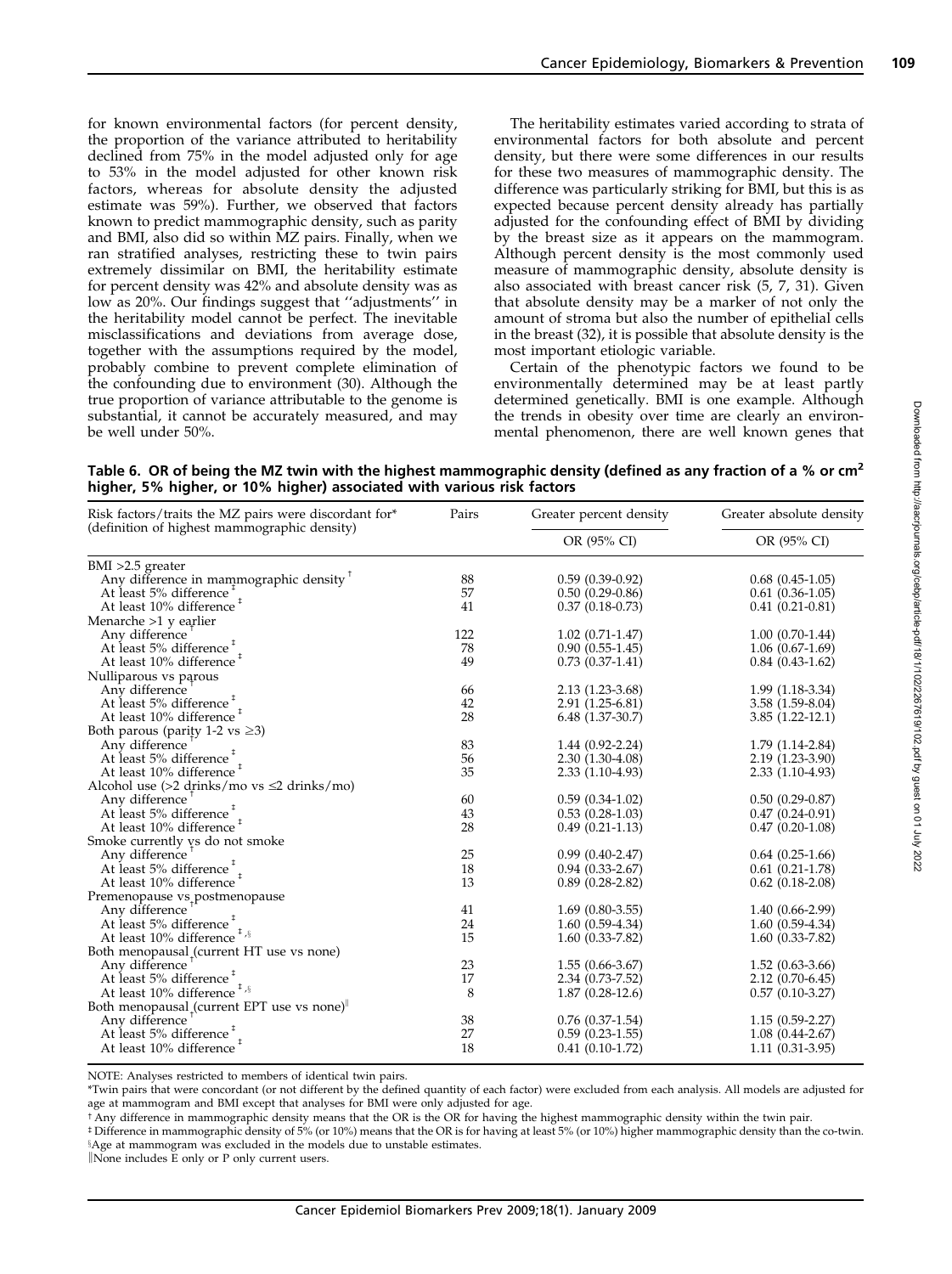| Strata of twins                                                                                                                                           | $\boldsymbol{n}$  |                                               | Percent mammographic density                                                              |                               |                                     |           |                          | Absolute mammographic density                                                                                                                   |                              |                          |
|-----------------------------------------------------------------------------------------------------------------------------------------------------------|-------------------|-----------------------------------------------|-------------------------------------------------------------------------------------------|-------------------------------|-------------------------------------|-----------|--------------------------|-------------------------------------------------------------------------------------------------------------------------------------------------|------------------------------|--------------------------|
|                                                                                                                                                           |                   | $A$ (SE)*                                     | $C(SE)^*$                                                                                 | $COV^* E^{\dagger}$           |                                     | $P^{\pm}$ | A $(SE)^*$               | $C$ (SE)* $COV$ E <sup>†</sup>                                                                                                                  |                              | $P^{\pm}$                |
| All twins (adjusted for age only)<br>All twins (adjusted for multiple factors) $\frac{1}{2}$                                                              | 1,106 0.75 (0.02) |                                               | $\mathbf{0}$<br>1,106 0.53 (0.09) 0.01 (0.08)                                             | 0.20                          | $0.02 \quad 0.23$<br>0.25           |           |                          | 0.63(0.10) 0.07(0.09) 0.02 0.29<br>0.59(0.10) 0.08(0.09) 0.06 0.28                                                                              |                              |                          |
| Both alcohol use $\leq$ drinks/mo <sup>§</sup><br>Both alcohol use $>2$ drinks/mo <sup>§</sup>                                                            |                   | 318 0.65 (0.03)<br>230 0.53 (0.06)            | $\theta$<br>$\theta$                                                                      | 0.20                          | $0.17$ 0.18<br>0.27                 |           | 0.84(0.02)<br>0.67(0.06) | $\mathbf{0}$<br>$\mathbf{0}$                                                                                                                    | $0.04$ $0.12$<br>$0.08$ 0.26 |                          |
| Alcohol use discordant <sup>§</sup><br>Alcohol use unknown for at least one twin <sup>§</sup>                                                             |                   |                                               | 312 0.53 (0.16) 0.02 (0.14) 0.22<br>246 0.24 (0.19) 0.21 (0.16) 0.23                      |                               | 0.24<br>0.31                        | 0.20      |                          | $0.08$ (0.23) $0.39$ (0.17) $0.05$ 0.48 < 0.0001<br>0.25(0.17)0.40(0.15)0.080.26                                                                |                              |                          |
| BMI difference $\langle 1.1$ <sup>§</sup><br>BMI difference $\geq 1.1$ <sup>§</sup>                                                                       |                   | 816 0.51 (0.03)                               | 290 0.34 (0.16) 0.28 (0.15) 0.16<br>$\theta$                                              | 0.22                          | 0.22<br>0.27                        | 0.025     |                          | 0.57(0.19) 0.21(0.18) 0.07 0.16<br>$0.47(0.12)$ $0.11(0.10)$ $0.07$ $0.35$                                                                      |                              | 0.0002                   |
| BMI difference $\leq 2.5^{\frac{5}{3}}$<br>BMI difference $>2.5$ <sup>§</sup>                                                                             |                   | 506 0.42 (0.06)                               | 600 0.47 (0.11) 0.15 (0.11) 0.17<br>$\theta$                                              | 0.22                          | 0.21<br>0.36                        |           |                          | 0.69(0.12)0.12(0.12)0.030.17<br>$0.0009$ $0.20$ $(0.19)$ $0.21$ $(0.14)$ $0.10$ $0.49$                                                          |                              | 0.0001                   |
| Menarche within $1 y_1^8$<br>Menarche $>1$ y apart <sup>§</sup>                                                                                           |                   | 428 0.51 (0.04)                               | $\overline{0}$<br>678 0.57 (0.10) 0.01 (0.09) 0.22                                        | 0.18                          | 0.30<br>0.19                        | 0.003     | 0.71(0.03)               | $\theta$<br>0.48(0.13) 0.14(0.11) 0.07 0.32                                                                                                     | $0.07$ 0.23                  | 0.0004                   |
| Both nulliparous <sup>§</sup><br>Both parous <sup>§</sup><br>Discordant for nulliparity <sup>§</sup>                                                      | 38                | $\theta$<br>266 0.51 (0.05)                   | $0.45(0.09)$ 0.33<br>802 0.47 (0.10) 0.07 (0.09) 0.19<br>$\theta$                         | 0.25                          | 0.22<br>0.27<br>0.23                | 0.004     | 0<br>0.53(0.07)          | $0.80(0.04)$ $0.10$ $0.10$<br>$0.62$ (0.11) $0.07$ (0.10) $0.07$ 0.24<br>$\bf{0}$                                                               | 0.09 0.39                    | 0.0006                   |
| Both 1-2 births <sup>§</sup><br>Both $\geq$ 3 births <sup>§</sup><br>Both parous, discordant 1-2 vs $\geq$ 3 births <sup>§</sup>                          |                   | 366 0.54 (0.05)                               | 218 0.19 (0.15) 0.34 (0.13) 0.23 0.24<br>218 0.51 (0.19) 0.03 (0.17) 0.21<br>$\theta$     | 0.19                          | 0.25<br>0.27                        | 0.009     | 0.70(0.05)               | 0.43(0.18)0.22(0.16)0.110.23<br>$\theta$<br>$0.64$ $(0.17)$ $0.06$ $(0.15)$ $0.07$ $0.23$                                                       | $0.11$ $0.20$                | 0.004                    |
| Both premenopausal <sup>§</sup><br>Both postmenopausal <sup>§</sup><br>Discordant <sup>§</sup><br>At least one twin unknown                               |                   | 294 0.57 (0.05)<br>140 0.40 (0.10)            | $\mathbf{0}$<br>456 0.51 (0.14) 0.03 (0.12) 0.19<br>216 0.66 (0.17) 0.04 (0.17) 0.15<br>0 | 0.23                          | $0.18$ 0.25<br>0.27<br>0.16<br>0.37 | 0.002     | 0.75(0.06)<br>0.70(0.08) | $0.48$ $(0.18)$ $0.23$ $(0.16)$ $0.01$ $0.28$<br>$0.44$ $(0.16)$ $0.20$ $(0.14)$ $0.04$ $0.32$<br>$\theta$<br>$\mathbf{0}$                      | $0.05$ 0.25                  | $0.01$ $0.25$ < $0.0001$ |
| Menopausal pairs <sup>§</sup><br>Both current HT users <sup>§</sup><br>Both nonusers <sup>§</sup><br>Discordant <sup>§</sup><br>At least one twin unknown | 60                | $\Omega$<br>138 0.49 (0.09)<br>26 0.38 (0.24) | 232 0.33 (0.20) 0.20 (0.17)<br>$0.68(0.06)$ 0.15<br>$\overline{0}$<br>0                   | $0.17$ $0.31$<br>0.27<br>0.24 | 0.17<br>0.24<br>0.38                |           | $\Omega$<br>0.37(0.24)   | $0.42$ (0.25) $0.16$ (0.21) $0.01$ 0.40<br>$0.69(0.09)$ $0.05$ $0.26$<br>$0.0006$ $0.75$ $(0.27)$ $0.02$ $(0.27)$ $0.09$ $0.13$<br>$\mathbf{0}$ | $0.20$ 0.43                  | 0.0002                   |
| Close as adults $\frac{8}{3}$<br>Not close as adults <sup>3</sup>                                                                                         |                   | 396 0.55 (0.05)                               | 710 0.45 (0.11) 0.09 (0.10)<br>0                                                          | 0.21                          | 0.25<br>$0.21$ 0.25                 | 0.15      |                          | $0.62$ (0.12) $0.08$ (0.12) $0.05$ 0.24<br>0.40(0.19) 0.15(0.15) 0.08 0.38                                                                      |                              | 0.053                    |

Table 7. Contribution of additive genetic effects (A), common environment (C), and unique environment (E) to variance in percent and absolute mammographic density

\*Proportion of total variance due to A = additive genetic effects, C = common environment, and COV = covariates as estimated by taking the proportion of residual variance due to A or C and the proportion of variance due to covariates over the total variance (1 + proportion of variance due to covariates). C was automatically dropped from model in those instances it was estimated to be equal to 0.

 $t$ Proportion of total variance due to E = individual environment as inferred from the equation A + C + COV + E = 1.

#P value from likelihood ratio test comparing the log likelihood of model with all twins combined to models allowing the estimates to vary by stratum. Unknown categories were excluded from P value calculations.

 $$$ Model adjusted for the following covariates: BMI (continuous), age at menarche (continuous), age at mammogram (continuous), parity (continuous), and menopausal status/hormone use.

increase the risk of obesity (33). There may also be genetic determinants of traits such as alcohol consumption or reproductive ability. However, this makes our findings even more important for research projects trying to identify the genetic factors that determine mammographic density because to identify the pure ''density'' genetic component, one would need to take into account such other factors that influence mammographic density. An example of this is the genome-wide linkage scan recently published by Vachon et al. (34). In this analysis, BMI seemed to mask the signal from the locus on chromosome 5, and only after adjustment for BMI was there clear evidence for linkage with log odds for linkage scores of 3 or more.

Vachon and colleagues (35) reported findings suggesting that the heritability estimates of mammographic density may be lower in postmenopausal than premenopausal women. They found estimates of 59% in premenopausal, but only 19% in postmenopausal women, again suggesting that nonheritable factors may play an important role. Although our results could not confirm a substantially lower heritability estimate in postmenopausal women, they suggest that it is difficult to distinguish the effects of common environment from the genetic effects across strata defined by menopausal status and hormone use.

Even an accurate heritability estimate is difficult to interpret. As pointed out as early as 1974 by Lewontin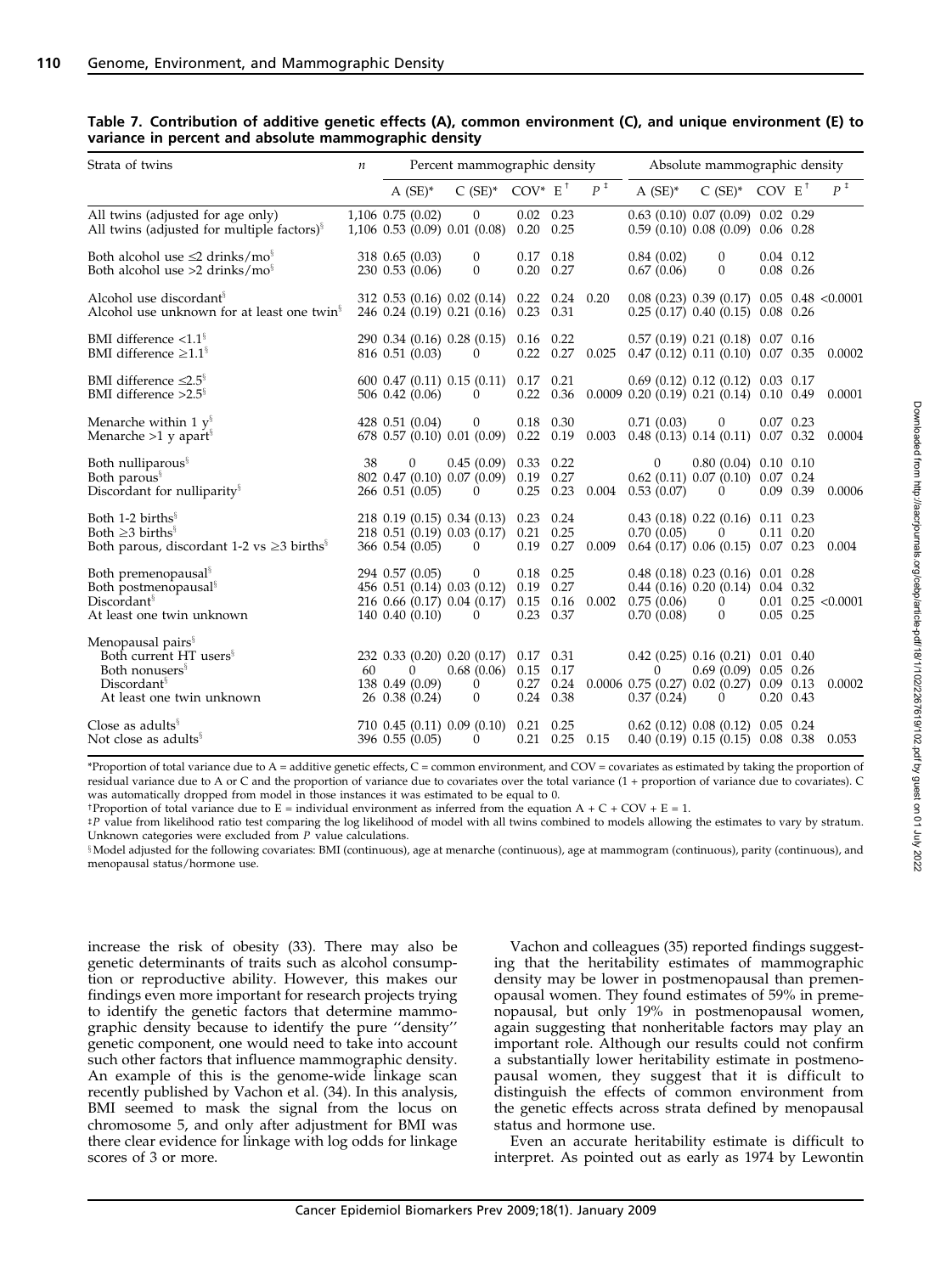(36, 37), the partitioning of variance by models used in classic twin analysis is based on an assumption of mutually exclusive genetic and environmental causation, although it is likely that environmental cofactors are necessary for the pathogenesis of almost every disease, even those assumed to be highly ''genetic.'' Manipulation of the environment in the form of diet, for example, can prevent heritable phenylketonuria. Differences in disease concordance (or mammographic density concordance) between identical and fraternal twins are likely to be due to interaction with inequitably distributed nonheritable factors.

Our findings may have implications with respect to the biology of mammographic density. Even within twin pairs, generally of comparable stature, large differences in BMI were associated with differences in absolute density, with higher BMI being associated with lower absolute density, although additional fat would not be expected to materially alter radiographic opacity. The finding remained even when pairs discordant for extreme obesity (BMI in excess of 35) were excluded. Obesity may therefore produce changes in other histologic elements, some of which may have the effect of reducing the absolute amount of mammographic density. This hypothesis is consistent with an early report by Boyd and colleagues (38) of a weak inverse association between absolute density and measures of obesity among premenopausal women.

In conclusion, our results confirm the importance of genetic factors in mammographic density, but they also suggest that an unknown portion of the presumed heritable effect may be due to shared modifiable or even nonheritable factors in identical twins. The results of classic twin variance analyses may be confounded by differential shared intrapair behavior and environmental exposures associated with zygosity, a violation of the equal environment assumption. Furthermore, these modifiable factors must be taken into account by studies aiming to identify genetic factors for mammographic density. Finally, we should not ignore mammographic density as a potentially modifiable risk factor.

## Disclosure of Potential Conflicts of Interest

No potential conflicts of interest were disclosed.

## Acknowledgments

The costs of publication of this article were defrayed in part by the payment of page charges. This article must therefore be hereby marked *advertisement* in accordance with 18 U.S.C. Section 1734 solely to indicate this fact.

We thank Susan Gundell-Miller and Linda Bailey-Theders for collecting the data, and the many cooperative California twins who took the time to make the study possible.

## References

- 1. Saftlas AF, Hoover RN, Brinton LA, et al. Mammographic densities and risk of breast cancer. Cancer 1991;67:2833 – 8.
- 2. Byrne C, Schairer C, Wolfe J, et al. Mammographic features and breast cancer risk: effects with time, age and menopause status. J Natl Cancer Inst 1995;87:1622 – 9.
- 3. Boyd NF, Byng J, Jong R, et al. Quantitative classification of mammographic densities and breast cancer risks: results from the

Canadian National Breast Screening Study. J Natl Cancer Inst 1995; 87:670 – 5.

- 4. Boyd NF, Lockwood GA, Martin LJ, et al. Mammographic densities and breast cancer risk. Breast Dis 1998;10:113 – 26.
- Ursin G, Ma H, Wu AH, et al. Mammographic density and breast cancer in three ethnic groups. Cancer Epidemiol Biomarkers Prev 2003;12:332 – 8.
- 6. Brisson J, Diorio C, Masse B. Wolfe's parenchymal pattern and percentage of the breast with mammographic densities: redundant or complementary classifications? Cancer Epidemiol Biomarkers Prev 2003;12:728 – 32.
- 7. Maskarinec G, Pagano I, Lurie G, Wilkens LR, Kolonel LN. Mammographic density and breast cancer risk: the multiethnic cohort study. Am J Epidemiol 2005;162:743 – 52.
- McCormack VA, dos Santos Silva I. Breast density and parenchymal patterns as markers of breast cancer risk: a meta-analysis. Cancer Epidemiol Biomarkers Prev 2006;15:1159 – 69.
- Vachon CM, Brandt KR, Ghosh K, et al. Mammographic breast density as a general marker of breast cancer risk. Cancer Epidemiol Biomarkers Prev 2007;16:43 – 9.
- 10. Boyd NF, Guo H, Martin LJ, et al. Mammographic density and the risk and detection of breast cancer. N Engl J Med 2007;356:  $227 - 36.$
- 11. Oza AM, Boyd NF. Mammographic parenchymal patterns: a marker of breast cancer risk. Epidemiol Rev 1993;15:196 – 208.
- 12. Boyd N, Martin L, Stone J, et al. A longitudinal study of the effects of menopause on mammographic features. Cancer Epidemiol Biomarkers Prev 2002;11:1048 – 53.
- 13. Vachon CM, Kuni CC, Anderson K, Anderson VE, Sellers TA. Association of mammographically defined percent breast density with epidemiologic risk factors for breast cancer (United States). Cancer Causes Control 2000;11:653 – 62.
- 14. Greendale GA, Reboussin BA, Slone S, et al. Postmenopausal hormone therapy and change in mammographic density. J Natl Cancer Inst 2003;95:30 – 7.
- 15. McTiernan A, Martin CF, Peck JD, et al. Estrogen-plus-progestin use and mammographic density in postmenopausal women: women's health initiative randomized trial. J Natl Cancer Inst 2005;97:1366 – 76.
- 16. Spicer DV, Ursin G, Parisky YR, et al. Changes in mammographic densities induced by a hormonal contraceptive designed to reduce breast cancer risk. J Natl Cancer Inst 1994;86:431-6.
- 17. Ursin G, Astrahan MA, Salane M, et al. The detection of changes in mammographic densities. Cancer Epidemiol Biomarkers Prev 1998;7:  $43 - 7$ .
- 18. Kaprio J, Alanko A, Kivisaari L, Standertskjold-Nordenstam CG. Mammographic patterns in twin pairs discordant for breast cancer. Br J Radiol 1987;60:459 – 62.
- 19. Pankow JS, Vachon CM, Kuni CC, et al. Genetic analysis of mammographic breast density in adult women: evidence of a gene effect. J Natl Cancer Inst 1997;89:549 – 56.
- 20. Boyd NF, Dite GS, Stone J, et al. Heritability of mammographic density, a risk factor for breast cancer [comment]. N Engl J Med 2002; 347:886 – 94.
- 21. Hopper JL. Why 'common' environmental effects are so uncommon in the literature. In: Spector TD, Snieder H, MacGregor AJ, editors. Advantages in twin and sib-pair analysis. London (UK): Greenwich Medical Media Ltd.; 2000.
- 22. Cockburn MG, Hamilton AS, Zadnick J, Cozen W, Mack TM. Development and representativeness of a large population-based cohort of native Californian twins. Twin Res 2001;4:242 – 50.
- 23. Kasriel J, Eaves L. The zygosity of twins: further evidence on the agreement between diagnosis by blood groups and written questionnaires. J Biosoc Sci 1976;8:263 – 6.
- 24. Hamilton AS, Lessov-Schlaggar CN, Cockburn MG, et al. Gender differences in determinants of smoking initiation and persistence in California twins. Cancer Epidemiol Biomarkers Prev 2006;15: 1189 – 97.
- 25. Madden PA, Pedersen NL, Kaprio J, Koskenvuo MJ, Martin NG. The epidemiology and genetics of smoking initiation and persistence: crosscultural comparisons of twin study results. Twin Res 2004;7:82 – 97.
- 26. Almasy L, Blagero J. Multipoint quantitative-trait linkage analysis in general pedigrees. Am J Hum Genet 1998;62:1198 – 211.
- 27. Stone J, Dite GS, Gunasekara A, et al. The heritability of mammographically dense and nondense breast tissue. Cancer Epidemiol Biomarkers Prev 2006;15:612 – 7.
- 28. Richardson K, Norgate S. The equal environments assumption of classical twin studies may not hold. Br J Educ Psychol 2005;75: 339 – 50.
- 29. Schork NJ. The design and use of variance component models in the